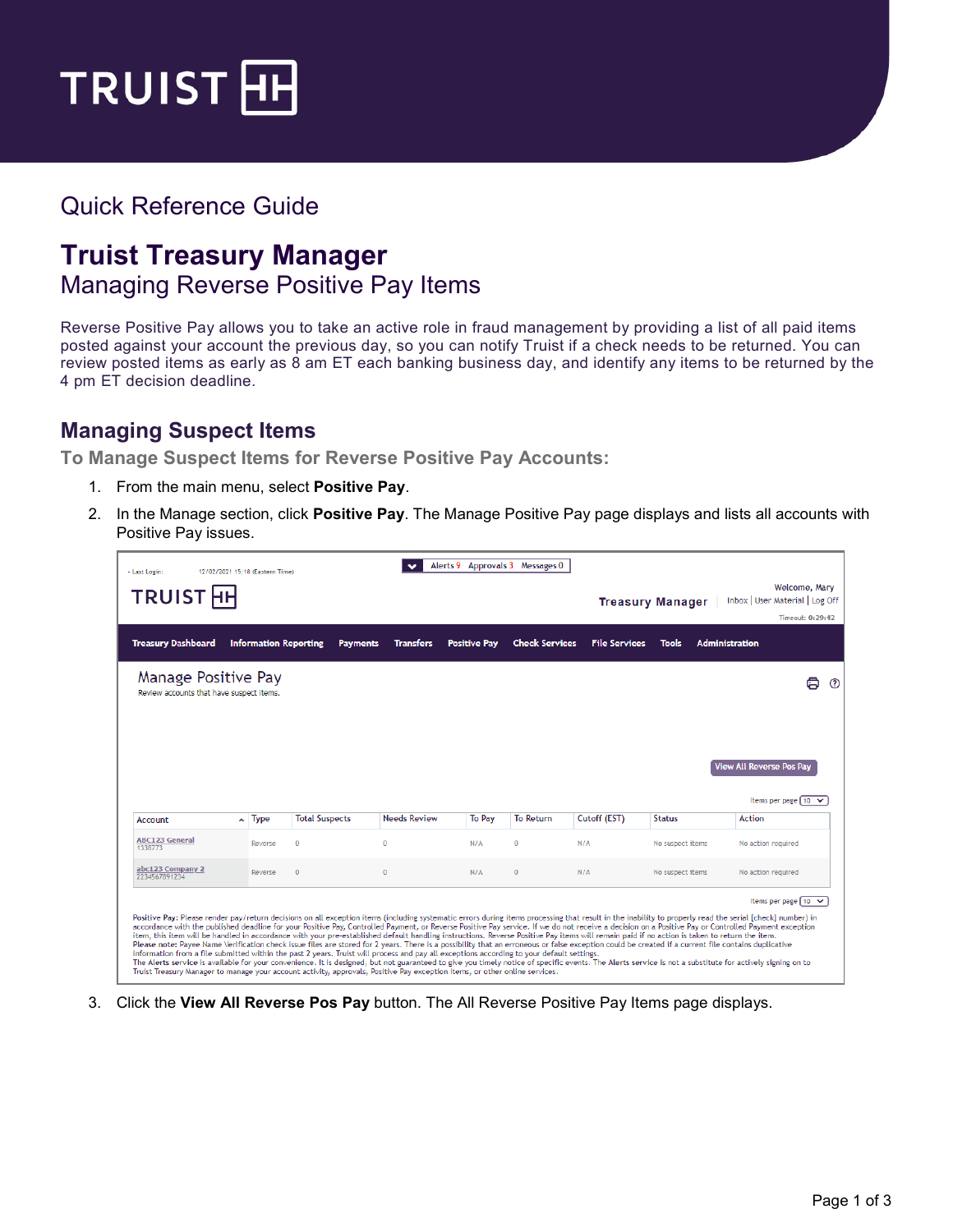| All Reverse Positive Pay Items<br>paid.        |                                 | Use this screen to view paid items for Reverse Positive Pay accounts. Unless a Reverse Positive Pay item is returned by the published deadline in the user manual, the item will remain                                                                                                                                                                                                                                                                                                                                                                                                                                                                                                                                                                                                                                                                                                                                                                                                                                                                                                                                                                                                                                                                                                                        |       |               | ⊟<br>$\binom{2}{3}$  |
|------------------------------------------------|---------------------------------|----------------------------------------------------------------------------------------------------------------------------------------------------------------------------------------------------------------------------------------------------------------------------------------------------------------------------------------------------------------------------------------------------------------------------------------------------------------------------------------------------------------------------------------------------------------------------------------------------------------------------------------------------------------------------------------------------------------------------------------------------------------------------------------------------------------------------------------------------------------------------------------------------------------------------------------------------------------------------------------------------------------------------------------------------------------------------------------------------------------------------------------------------------------------------------------------------------------------------------------------------------------------------------------------------------------|-------|---------------|----------------------|
| <b>View Paid Items</b><br>直<br>From 12/02/2021 | 同<br>12/02/2021<br>To<br>Search |                                                                                                                                                                                                                                                                                                                                                                                                                                                                                                                                                                                                                                                                                                                                                                                                                                                                                                                                                                                                                                                                                                                                                                                                                                                                                                                |       |               |                      |
|                                                |                                 |                                                                                                                                                                                                                                                                                                                                                                                                                                                                                                                                                                                                                                                                                                                                                                                                                                                                                                                                                                                                                                                                                                                                                                                                                                                                                                                |       |               | Items per page [ 10  |
| <b>Serial Number</b><br>Reference ID           | <b>Presentment Date</b>         | <b>Presentment Amount</b>                                                                                                                                                                                                                                                                                                                                                                                                                                                                                                                                                                                                                                                                                                                                                                                                                                                                                                                                                                                                                                                                                                                                                                                                                                                                                      | Image | <b>Status</b> | <b>Return Reason</b> |
|                                                |                                 | No paid items found                                                                                                                                                                                                                                                                                                                                                                                                                                                                                                                                                                                                                                                                                                                                                                                                                                                                                                                                                                                                                                                                                                                                                                                                                                                                                            |       |               |                      |
| Cancel                                         |                                 |                                                                                                                                                                                                                                                                                                                                                                                                                                                                                                                                                                                                                                                                                                                                                                                                                                                                                                                                                                                                                                                                                                                                                                                                                                                                                                                |       |               | Items per page [ 10  |
|                                                |                                 | Positive Pay: Please render pay/return decisions on all exception items (including systematic errors during items processing that result in the inability to properly read the serial [check] number) in<br>accordance with the published deadline for your Positive Pay, Controlled Payment, or Reverse Positive Pay service. If we do not receive a decision on a Positive Pay or Controlled Payment exception<br>item, this item will be handled in accordance with your pre-established default handling instructions. Reverse Positive Pay items will remain paid if no action is taken to return the item.<br>Please note: Payee Name Verification check issue files are stored for 2 years. There is a possibility that an erroneous or false exception could be created if a current file contains duplicative<br>information from a file submitted within the past 2 years. Truist will process and pay all exceptions according to your default settings.<br>The Alerts service is available for your convenience. It is designed, but not guaranteed to give you timely notice of specific events. The Alerts service is not a substitute for actively signing on to<br>Truist Treasury Manager to manage your account activity, approvals, Positive Pay exception items, or other online services, |       |               |                      |

- 4. Use dates in the search fields to filter and locate an item, then click the **Serial Number** to view an item. The View Paid Item window displays.
- 5. Review the information. To view the image, click the **View Image** link.
- 6. Review the check image, then click **Close**.

|                         | <b>ABC RESOURCES</b><br>123 Alphabet Court, Suite 123<br>Anytown, USA 00001 |              |                       | 4852 |
|-------------------------|-----------------------------------------------------------------------------|--------------|-----------------------|------|
|                         | Five and 01/00 Dollars                                                      | Oct 14, 2015 | ***************\$5.01 |      |
| $PAY$<br>TO DE<br>ORDER | Place of Business<br>100 1st Street<br>Suite 100<br>Anytown, USA 00001      |              |                       |      |
|                         |                                                                             |              | AUTHORIZED EXCHATURE  |      |

- 7. You can use the **Set All** button, or manage each item individually. The Set All button enables you to update all items with the same Return Reason.
- 8. To select a return reason for an individual item, click the **Return Reason** drop-down arrow for the desired item, then select a return reason from the list. Your options are:
	- Return Fraudulent Item
	- Return Disputed Item
	- Return Unauthorized Item
	- Return
	- No Action
- 9. When you are finished reviewing the items, click the **Continue** button. The Review Paid Items page displays.
- 10. Review the return reasons selected for the items; then click the **Submit** button. Treasury Manager confirms the decisioning has been successfully submitted.